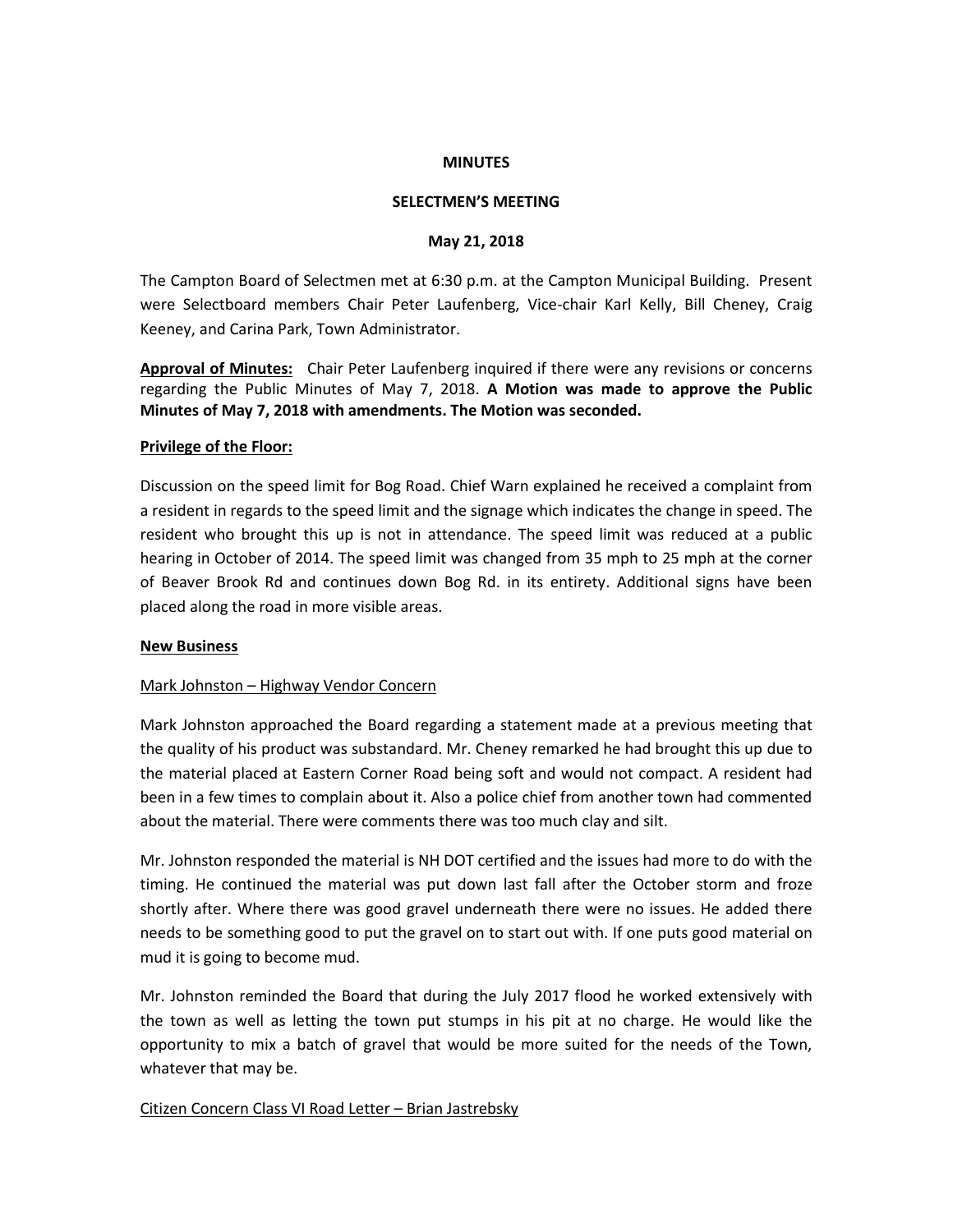Mr. Jastrebsky approached the Board regarding a letter he received from the board regarding a public right of way over the property he recently purchased. He believes the Town is mistaken in their acknowledgment of this roadway as a class VI road.

Mr. Cheney discusses the history of the roads with Mr. Jastrebsky and discussion ensued regarding how to change "ownership" of the road.

Police Chief Warn explains the nodal map that the property owner is using and how it is common that roads are listed incorrectly or not at all.

Discussion on what type of vehicles are allowed (by RSA) on Class VI roads and his desire to have the ATV usage stopped. Mr. Jastrebsky is told if he sees someone using ATV on the road he should call the police.

The Board is in agreement this is a Class VI road. Mr. Cheney read the state's description of what a Class VI road is and he will consult with John March on finding the exact location of where the road in question is. Carina will reach out to John March.

## Municipal Building Key Inventory

Carina mentioned the key inventory and how some keys were missing. Chief Warn supplied Carina with an extensive printout of the key inventory along with what was missing. There is a set that opens the majority of doors and that is missing. Chief Warn added that the keys can be duplicated but they were originally told they couldn't be. A cleaner had copies made at the hardware store but she did return two keys when she left but it is unknown how many there are. Keys have been misplaced or been destroyed.

Chief Warn suggested a different type of entry be looked into – card reader or key code. These can be tracked.

The Board requested Chief Warn get pricing on installing keypads on exterior doors.

## **Old Business:**

None

## **Correspondence**

Carina told the Board they would not have another meeting until June  $11<sup>th</sup>$  due to the upcoming Memorial Day holiday.

Two meetings ago they signed jeopardy tax warrants for two properties. The Board has determined they will sign the permits after the taxes are paid.

Peter Valliancourt inspected the town office property and the condition of the grass is a concern. He will seed the area if the Board wants him to. This is in front of where employees park and is due to plowing. Karl Kelly offered to take care of it.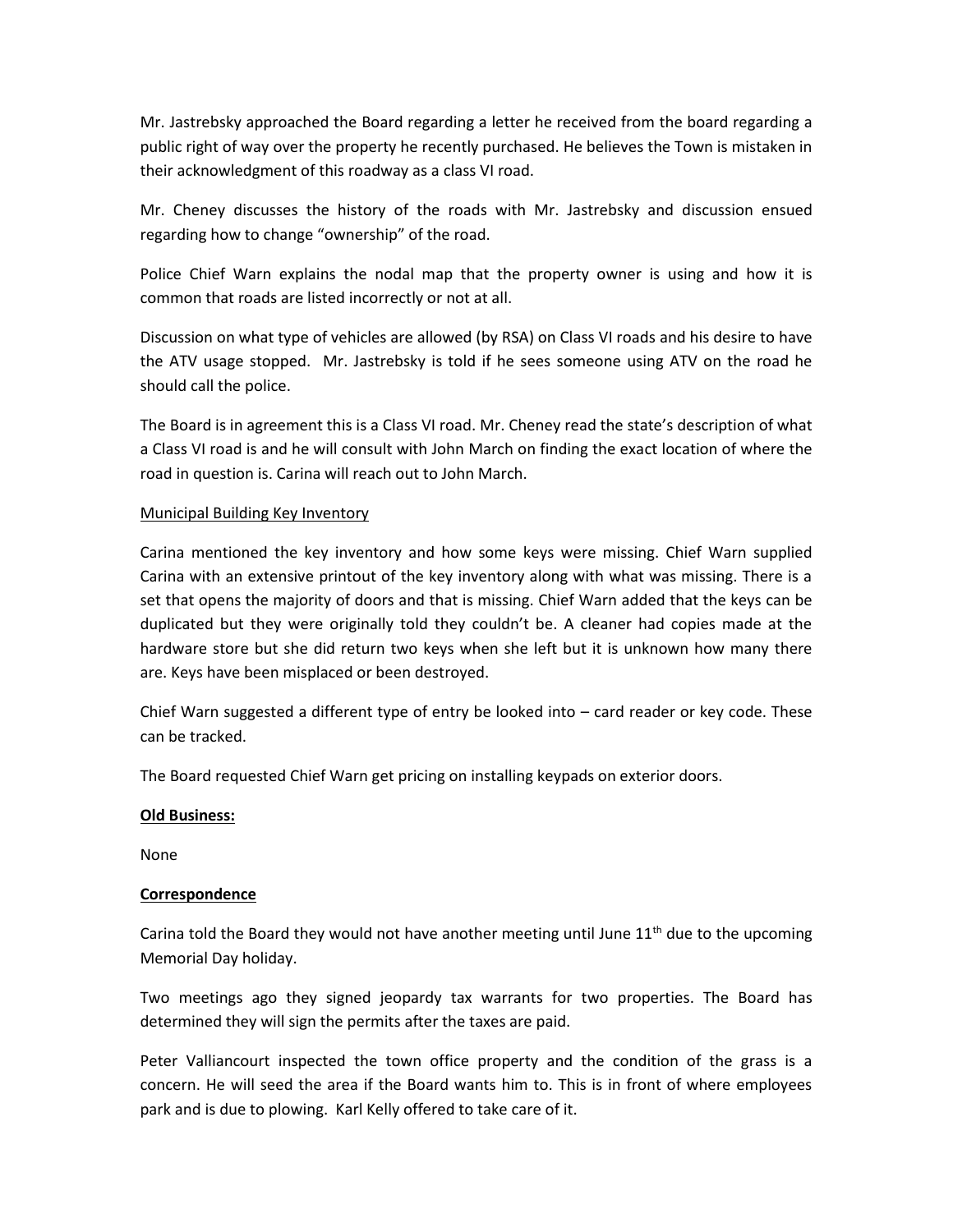The ½ door in the Board of Selectmen's office needs repair. It can be turned into a "barn door". The Board told Carina to have the door checked and one of the fire department personnel has offered to see if he can repair it.

UNH Road Scholar program is May 31st at PSU 8am to 2:30. This is for town administrators and elected officials. Bill Cheney would like to attend.

Grafton County Farm is holding their farm and forestry day on June  $23^{rd}$ . No registration is required.

Carina addressed the Board in regards to the concerns Hannah Joyce's expressed at the last meeting pertaining to her retirement account; Carina was able to determine payments are being made and has supplied copies of the canceled checks to Hannah.

**In Public Session a Motion was made to go into Non-Public Session under RSA 91-A: 3, II (**c**) regarding personnel. The Motion was seconded and with a roll call vote: Chair Laufenberg, Selectman Kelly– aye, Selectman Keeney – aye, Selectman Cheney – aye ~ the Board went into Non-Public Session at 7:41 p.m. The Board came out of Non-Public Session at 8:12 p.m.**

**In Public Session a Motion was made to go into Non-Public Session under RSA 91-A: 3, II (**c**) regarding personnel. The Motion was seconded and with a roll call vote: Chair Laufenberg, Selectman Kelly– aye, Selectman Keeney – aye, Selectman Cheney – aye ~ the Board went into Non-Public Session at 8:12 p.m. The Board came out of Non-Public Session at 8:31 p.m.**

**In Public Session a Motion was made to seal the minutes of the non-public session. The Motion was seconded and unanimously approved.** 

## **New Business (con't)**

Butch updated the Board about ongoing work being performed by the Highway Department. He reported he is on target with budgeted quotes on road work. He also gave the Board his proposed schedule for paving this summer. Discussion ensued on the need to pave Page Hill.

Karl Kelly told the Board that during storms where the power is lost the doors cannot be opened at the Highway Garage. The Fire Sub-station has a generator and there is concern that the Highway Garage should have one as well. Nothing fancy, just something that will be enough to open the doors.

Mr. Kelly continued that the Deputy EMD position needs to be made official. Chair Laufenberg made a motion to approve the appointment of Robert Bain, Road Agent, as the Deputy EMD; motion seconded by Mr. Keeney. All in favor of making Butch the EMD.

Carina asked the attorneys about removing North Atlantic Distribution from the tax warrant. It is recommended to not do that. An alternative would be to lower their rate/assessed value, however if that is done and the property is purchased the assessed would be at a lower value.